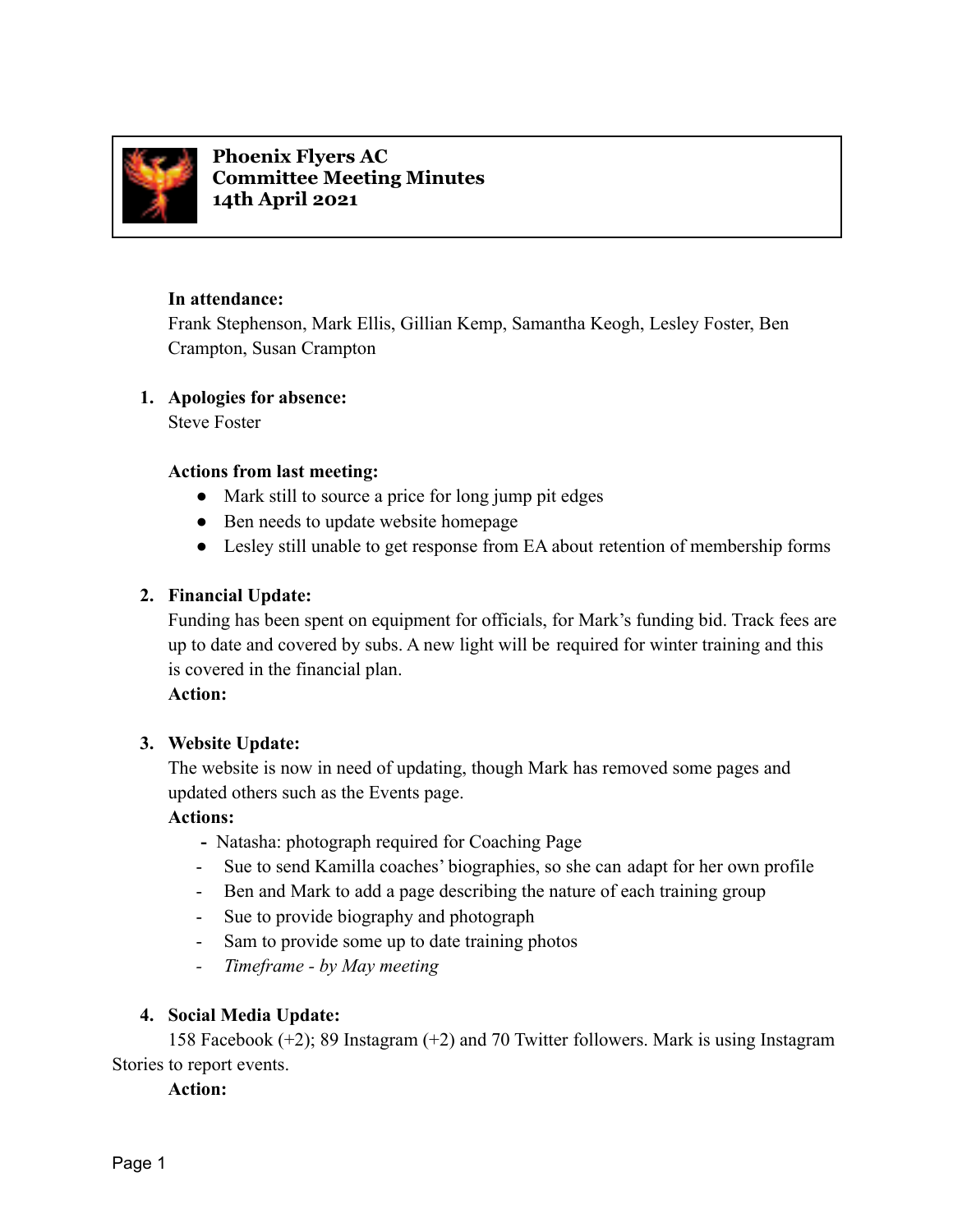# **5. Funding Update:**

Sam is preparing a bid, but needs ideas for £2000 spend. Mark suggested 24 hurdles, estimating cost at approx £1200. Lesley: starting blocks, though some uncertainty about how well these would stick to the cinder track. Mark also suggested sleds for sprinters. Ben asked if anything was required for Cross-Country event: possibility of trolleys to transport equipment was raised.

**Action:** Mark to investigate all options and discuss with Sam.

# **6. County Durham Athletics Network:**

Nothing to report **Action:**

### **7. Club Administration Items:**

*Weekly training:* communication process discussed and clarified.

*NEYDL:* Recruiting more athletes for NEYDL events is seen as a priority for the club: Mark has suggested the club can provide vests to offset costs to parents.

*Auditing process* discussed and confirmed.

*Volunteer Recruitment:* Mark had completed an EA webinar on volunteer recruitment and explained the need for clear job descriptions to aid recruitment.

*Young Sparks* is to be dissolved for now. Covid has presented too great a challenge and work commitments also have to take priority. As a result, athletes now have to be 8 years and over.

*Parking at Training:* There had been a near incident on site at training and the committee reviewed parking arrangements.

### **ACTIONS:**

### *Training Communication*

- Gillian to share training email list with Sue on a Saturday: Sue to use this as contact list
- Lesley and Mark to edit email contact list and remove anyone who has not attended for a year
- Sam to put note on Facebook clarifying that parents/carers need to email regarding place changes/late requests